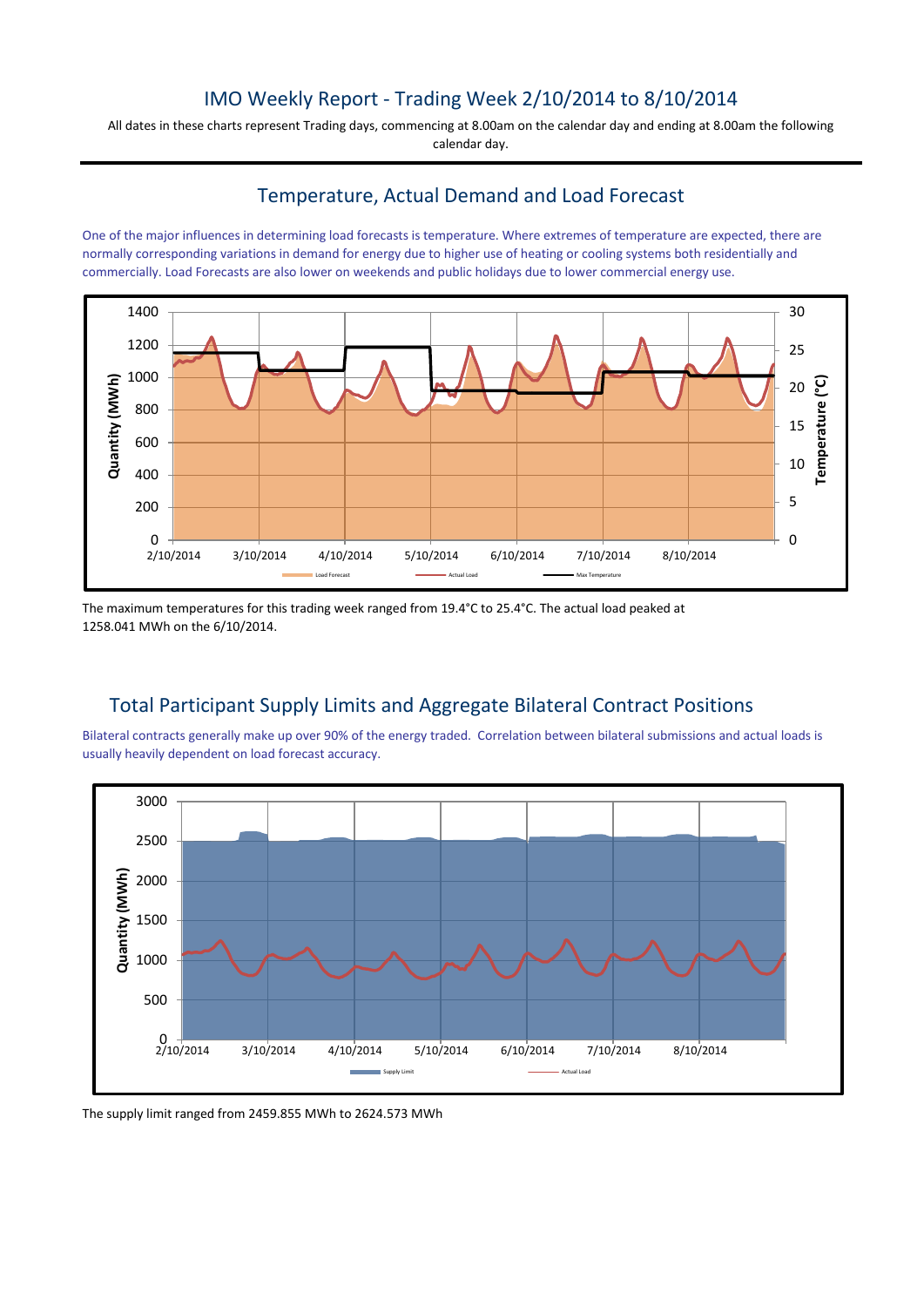#### Net Balancing Market Trades

Bilateral contracts and STEM trading are generally based on the forecast energy requirements of Participants. When the forecast requirements are higher or lower than the actual requirements for a day, this Market energy must be bought and sold in the balancing mechanism. This graph shows the estimated net balancing trades.



The majority of the balancing activity this week occurred within Balancing Demand. The maximum balancing demand for the week reached 120.0445 MWh on the 5/10/2014. The maximum balancing supply for the week reached -176.586 MWh on the 2/10/2012.

## Total Traded Energy

This chart represents a comparison between the total net energy that is traded in Bilateral Contracts, the STEM and the balancing mechanism. Balancing Supply represents cases in which the total contract position is greater than the demand and customers must supply energy back to balancing. Balancing Demand represents cases in which the total contract position is less than the demand and customers must purchase energy from balancing.



Total balancing supply equalled -4824.396 MWh whereas total balancing demand equalled 10366.821 MWh. The Total STEM Traded quantity was 17326.523 MWh, with the STEM Clearing Quantity ranging between 23.329 MWh and 96.178 MWh.